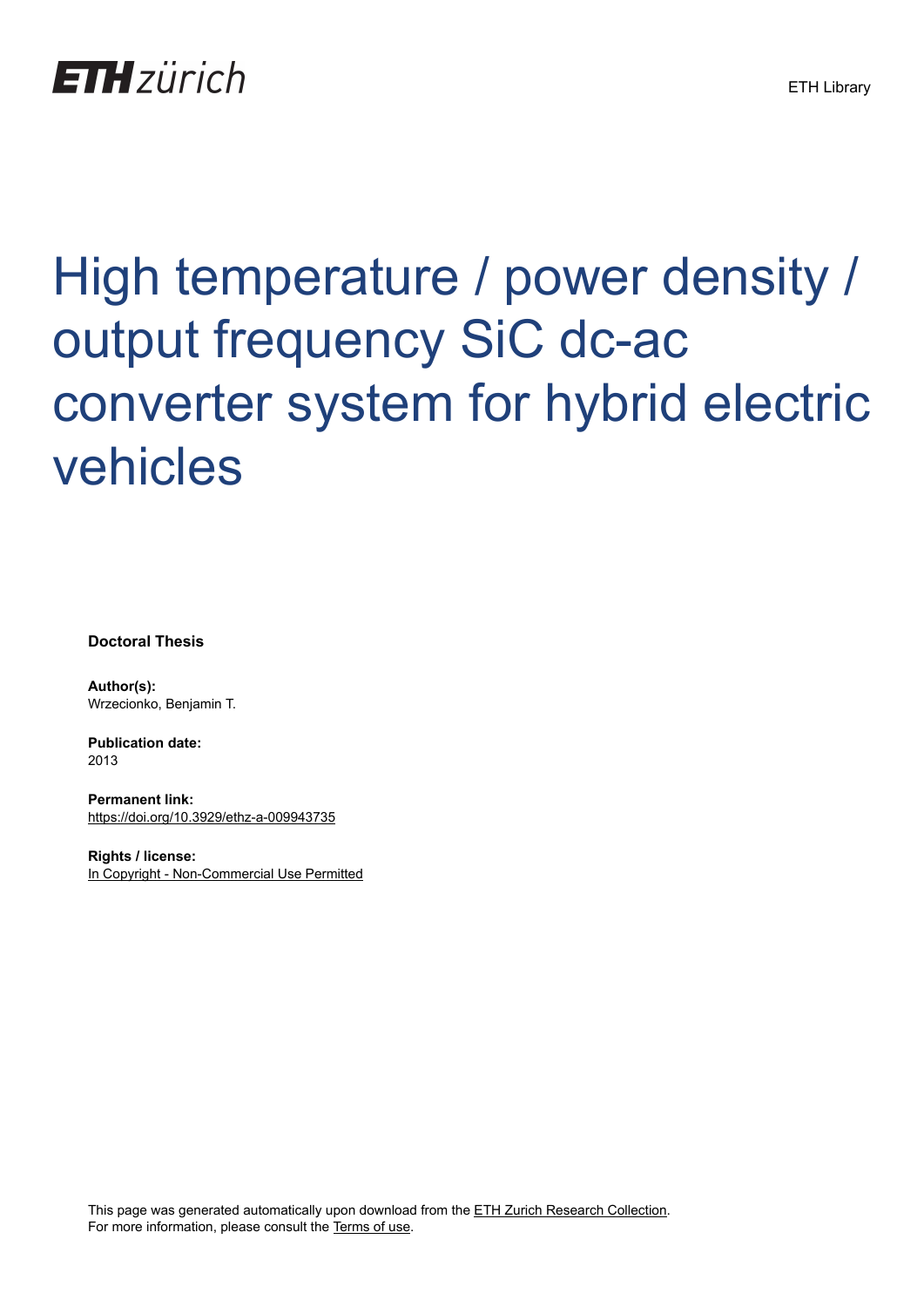DISS. ETH NO. 20944

#### **HIGH TEMPERATURE / POWER DENSITY / OUTPUT FREQUENCY SIC DC-AC CONVERTER SYSTEM FOR HYBRID ELECTRIC VEHICLES**

A dissertation submitted to ETH ZURICH

for the degree of DOCTOR OF SCIENCES

presented by

Benjamin Tobias Wrzecionko Dipl.-Ing., RWTH Aachen University born 16 June 1983 citizen of Germany

accepted on the recommendation of Prof. Dr. Johann W. Kolar, examiner Prof. Dr. Hans-Peter Nee, co-examiner

2013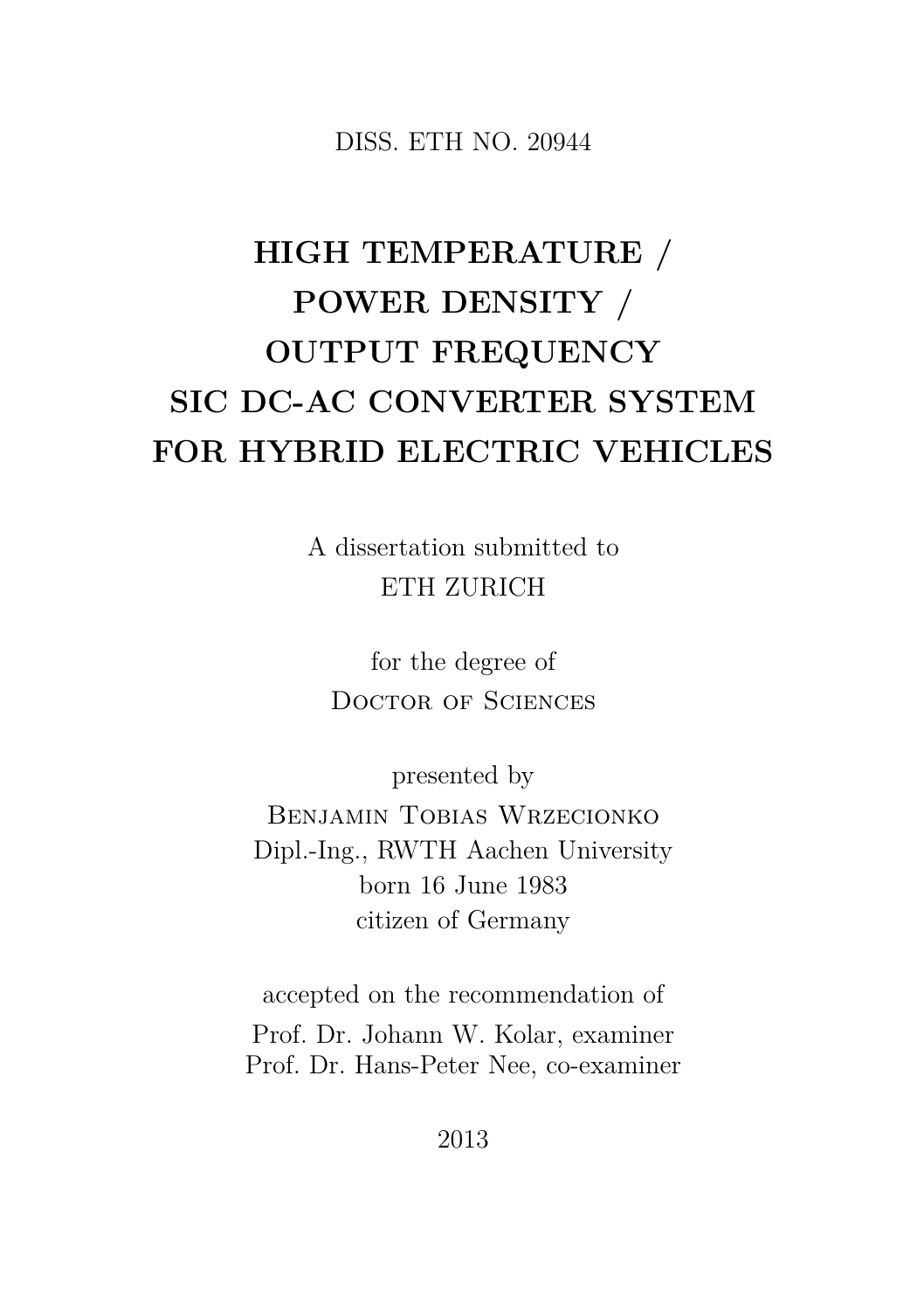### **Abstract**

In this Ph. D. dissertation, a compact power electronic SiC inverter system with high output frequencies and direct air-cooling for use in hybrid vehicles at an ambient temperature of 120 ◦C is investigated in detail.

The research and development of hybrid and electric vehicles has intensified significantly in recent years and still continues to grow. The focus is on power electronic converters as links between the electrical energy storage on the one hand and the electrical machine or conventional 12 V loads on the other hand. The use of power electronics in vehicles is subject to specific requirements concerning power density, power to weight ratio, efficiency and cost. Furthermore, a high resistance to harsh environmental conditions, e.g. extreme ambient temperatures and vibrations, is required. In addition, a trend towards the use of compact electrical machines with high rotational speeds, which require significantly higher output and switching frequencies of the supplying power electronics converters, can be identified. Novel semiconductor devices based on silicon carbide (SiC), allow high switching speeds as well as the operation at high junction temperatures and can thus potentially contribute to the fulfillment of these requirements. However, so far highly compact converters with SiC switches and diodes for high ambient temperatures have attracted relatively little attention in the literature.

First, current SiC power switches are thoroughly evaluated regarding their potential use in the described inverter system in terms of areaspecific conduction properties in forward and reverse direction, switching behavior, thermal behavior, ability for parallelization, reliability, and safety in case of a fault. Because of the one order of magnitude higher breakdown electrical field of SiC compared to silicon (Si), unipo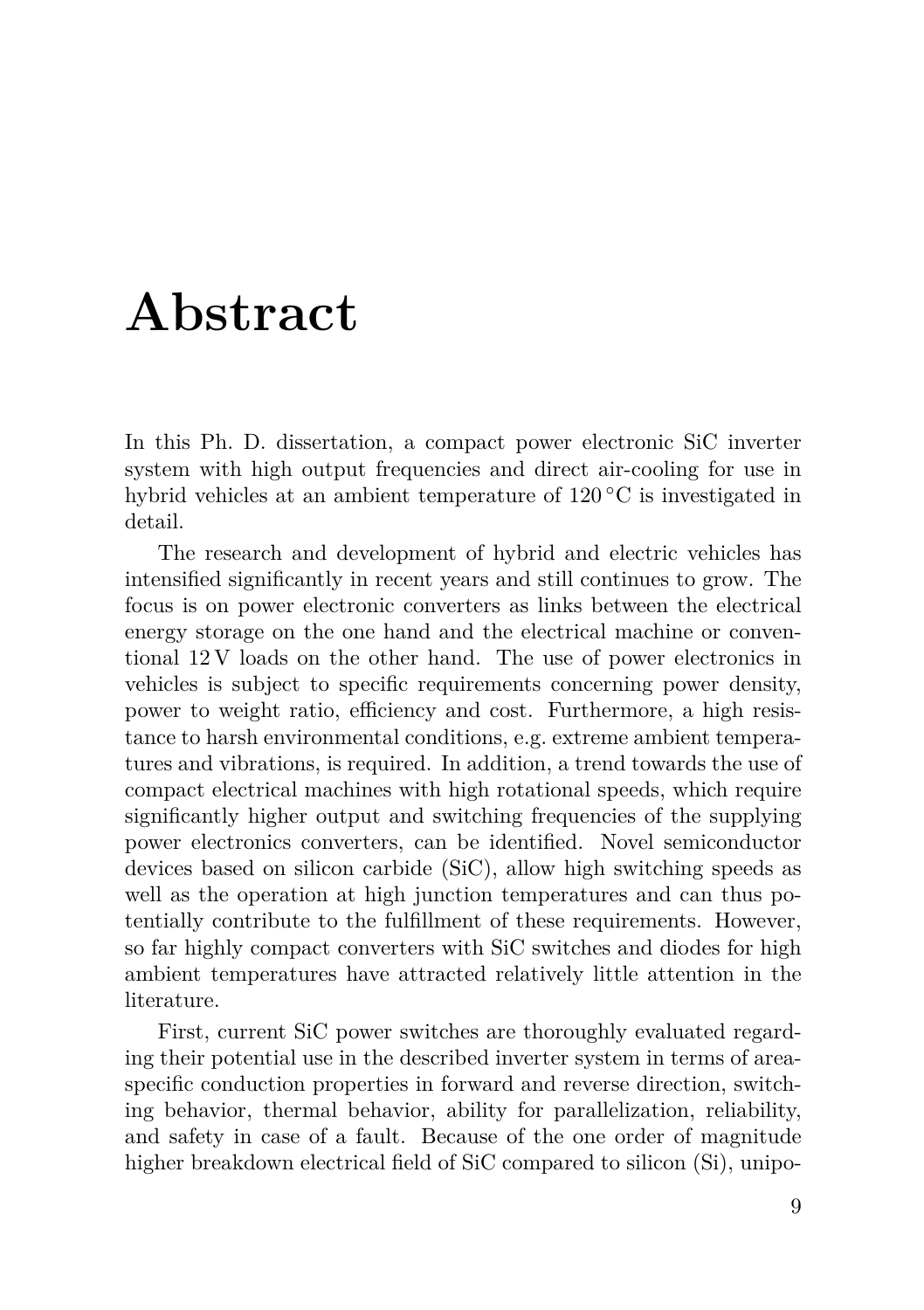lar devices — offering fast switching and with possible parallelization (reduction of the conduction losses) an additional degree of freedom can be used advantageously in the considered blocking voltage class of 1.2 kV and at elevated junction temperatures. Particular reliability considerations lead to benefits for junction field effect transistors (JFETs) against the background of the current state of the SiC semiconductor technology. For voltage source converters, normally-off devices are favorable. Due to high junction temperatures above the technological limit of Si, a full-SiC solution and therefore the novel normally-off JFET is preferred for the investigated system.

A detailed analysis of the loss behavior over the temperature with respect to given converter parameters such as dc-link voltage, switching frequency, and thermal resistance from the power semiconductor junction to the ambience shows that a junction temperature of  $250\text{ °C}$  allows a utilization of the JFET by more than 90  $\%$  at an ambient temperature level of  $120\,^{\circ}\mathrm{C}$ .

Subsequently, new gate drive circuit topologies for the control of the employed normally-off JFETs are researched taking into account parasitic effects and the individual requirements of the novel SiC switch that excel the requirements of today's Si devices in their complexity in terms of sequencing and value of the necessary voltage levels (e.g., 3 V during on-state, a high noise immunity during the off-state due to a threshold voltage of only 0.7 V, which, due to the inherently high gate-drain capacitance, is a severe challenge, and  $\pm 15$  V during switching). As a result, a novel ac-coupled gate driver is presented and experimentally verified, that allows a safe operation of the normally off JFETs with minimum switching and conduction losses without the limitations mentioned in the literature, such as frequency restrictions or self-heating.

With respect to the dc-ac converter itself, a mechanical concept of the inverter with 50 kHz switching frequency is investigated, which includes new ways to solve electrical and thermal trade-offs. In particular, the operation of the signal electronics and the gate driver for power semiconductors with a junction temperature of 250 ◦C within the specified operating temperature range is ensured by appropriate placement and cooling methods while taking the electrical requirements for limits on the wiring inductances and symmetry requirements regarding the component placing into account. The analysis includes an accurate thermal model of the converter and an optimized active cooling of the signal electronics using a Peltier cooler.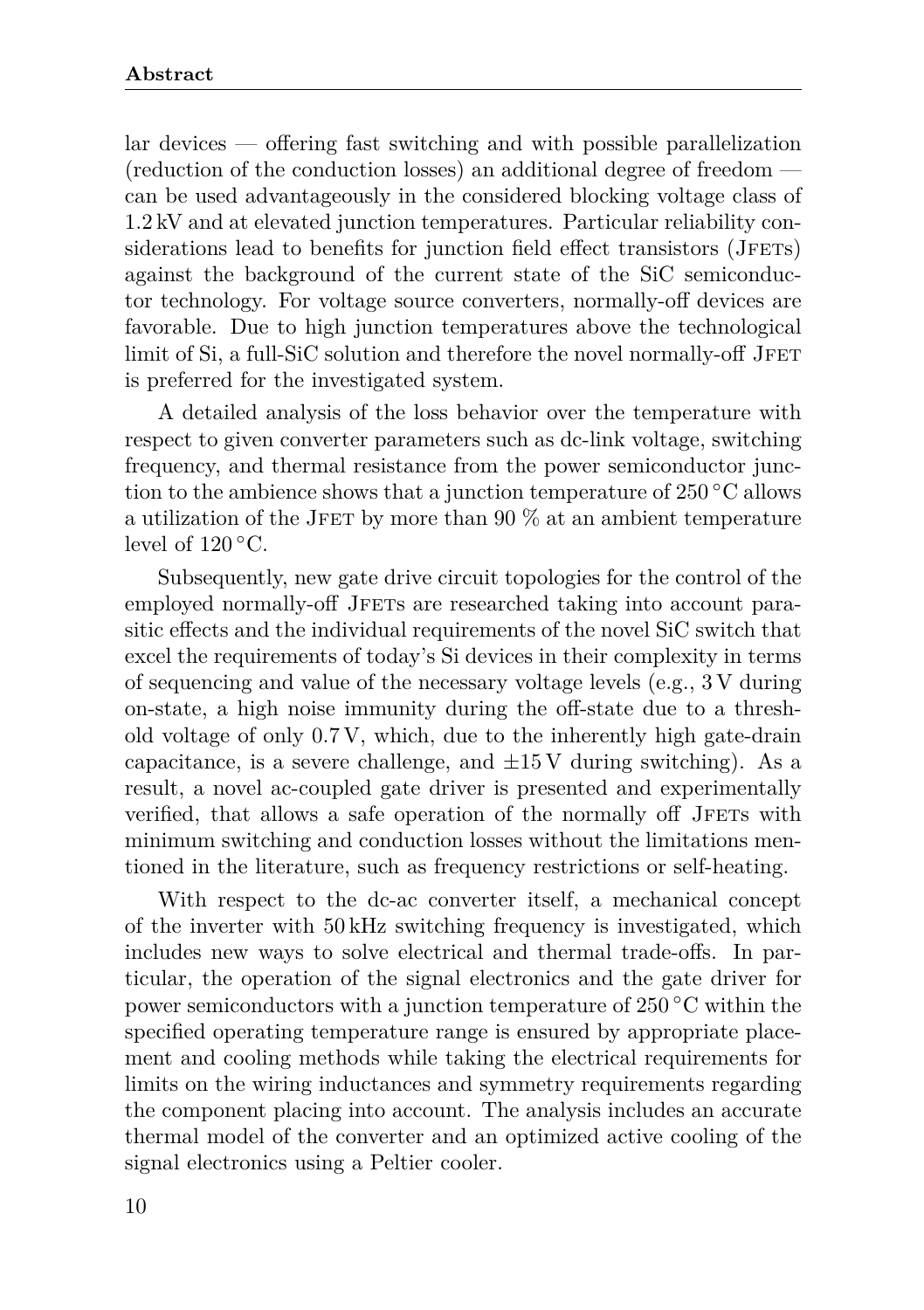For the direct air-cooling of the employed power semiconductors, a high temperature fan with a comparable fluid dynamic performance at  $120\degree C$  as commercial high performance fans at  $20\degree C$  is investigated which can be operated advantageously for high temperature applications as described in this dissertation up to a temperature of 250 ◦C at a rotational speed of  $19'000 \,\mathrm{min}^{-1}$ . The research includes the mechanical fan assembly, the magnetic and mechanical design of the electrical machine taking thermal expansion and maximum allowable operating temperature of the materials into account, the geometry of the blades as well as the choice of the materials for the shaft, bearings, bearing housings, laminations, magnets, and windings.

For the control of the presented converter system with SiC semiconductors that reach a junction temperature of up to 250 ◦C under full load, a new concept for electrically isolated current measurement at ambient temperatures of  $250\degree C$  is found and realized after an in-depth analysis of known concepts concerning high accuracy, large bandwidth for measurements of alternating currents with frequencies up to 1 kHz and direct currents as well as noise immunity at steep voltage transients of  $30 \text{ V}/\text{ns}$ .

Finally, the investigated novel concepts for a safe control with minimum losses of the employed JFETs, for the design of the inverter, the direct air-cooling using the new high temperature fan and the galvanically isolated high temperature current measurement are validated in an experimental system analysis of a demonstrator system at temperature levels up to  $250^{\circ}$ C. The presented work is completed by putting the technical achievements in a broader automotive context.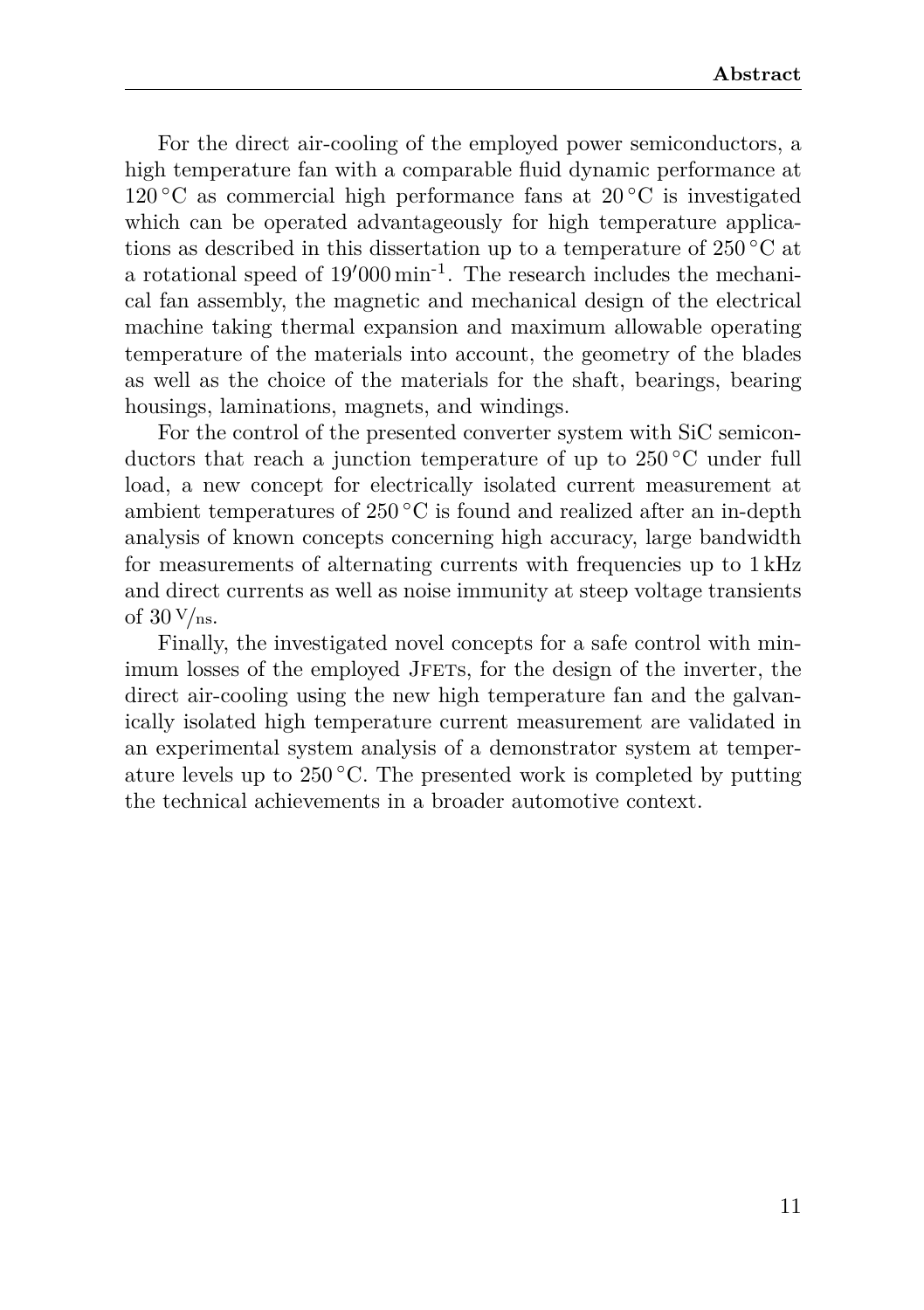## **Kurzfassung**

In der vorliegenden Doktorarbeit wird das Gesamtsystem eines kompakten leistungselektronischen Wechselrichters auf Basis von SiC-Halbleitern mit hoher Ausgangsfrequenz und direkter Luftkühlung für den Einsatz in Hybridfahrzeugen bei Umgebungstemperaturen von 120 ◦C detailliert untersucht.

Die Forschung und Entwicklung im Bereich Hybrid- und Elektrofahrzeuge hat sich in den letzten Jahren stark intensiviert und wächst von Jahr zu Jahr weiter. Leistungselektronische Umrichter als Bindeglieder zwischen dem Energiespeicher einerseits und dem elektrischem Antrieb oder Verbrauchern im Niederspannungsbordnetz andererseits stehen hier im Vordergrund. Der Einsatz von Leistungselektronik im Automobil ist durch besondere Anforderungen an Leistungsdichte, Leistungsgewicht, Effizienz und Kosten gekennzeichnet. Weiterhin wird eine hohe Resistenz gegen widrige Einsatzbedingungen, z. B. extreme Umgebungstemperaturen und Vibrationen, gefordert. Darüber hinaus gibt es einen Trend zum Einsatz kompakter hochdrehender elektrischer Maschinen, die signifikant höhere Ausgangs- und Schaltfrequenzen leistungselektronischer Konverter erfordern. Neueste Halbleiterbauelemente auf Basis von Siliziumkarbid (SiC) ermöglichen hohe Schaltgeschwindigkeiten und einen Betrieb bei hoher Sperrschichttemperatur und können so potentiell einen Beitrag zur Erfüllung dieser Anforderungen leisten. Allerdings haben bisher hochkompakte Konverter mit SiC-Schaltern und -Dioden für hohe Umgebungstemperaturen in der Literatur relativ wenig Beachtung gefunden.

Zu Beginn dieser Arbeit werden daher aktuelle SiC-Leistungsschalter umfassend für ihren möglichen Einsatz im beschriebenen Wechselrichter im Hinblick auf flächenbezogenes Leitverhalten in Vorwärtsund Rückwärtsrichtung, Schaltverhalten, Temperaturverhalten, Paral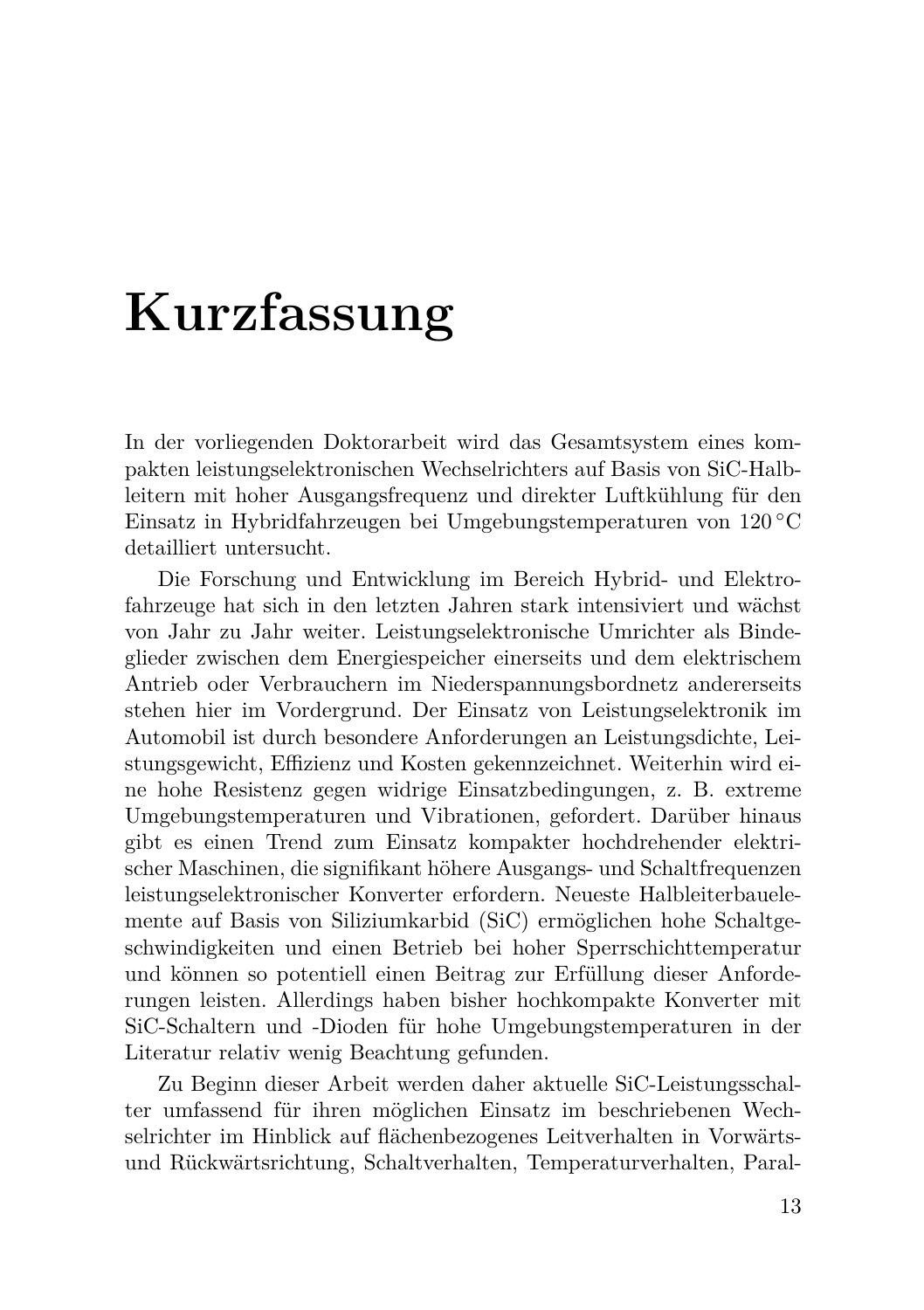lelisierbarkeit, Zuverlässigkeit und Sicherheit im Fehlerfall evaluiert. Auf Grund der um eine Größenordnung höheren Durchschlagsfeldstärke von SiC im Vergleich zu Silizium (Si) können auch in der betrachteten Sperrspannungsklasse von 1,2 kV und bei erhöhter Sperrschichttemperatur unipolare Bauelemente mit niedrigeren Schaltverlusten und dem zusätzlichen Freiheitsgrad der Parallelisierung (Verringerung der Leitverluste) vorteilhaft eingesetzt werden. Insbesondere Zuverlässigkeitsüberlegungen beim aktuellen Stand der SiC-Halbleitertechnik führen zu Vorteilen für «*junction field effect transistors*» (JFETs), wobei für spannungseingeprägte Konverter wie im vorliegenden Fall ein selbstsperrendes Bauelement favorisiert wird. Wegen der auftretenden hohen Sperrschichttemperaturen über dem technologischen Limit von Si wird eine reine SiC-Lösung und daher ein neuartiger selbstsperrender JFET bevorzugt.

Eine detaillierte Analyse des Verlustverhaltens über der Temperatur in Bezug auf gegebene Konverterparameter wie Zwischenkreisspannung, Schaltfrequenz und thermischer Widerstand von der Halbleitersperrschicht zur Umgebung zeigt, dass eine Sperrschichttemperatur von 250 ◦C eine Ausnutzung des Halbleiters zu mehr als 90% bei einer Umgebungstemperatur von 120 ◦C erlaubt.

Im Folgenden werden neue Schaltungstopologien zur Ansteuerung der eingesetzten selbstsperrenden JFETs unter Berücksichtigung parasitärer Effekte sowie individueller Anforderungen des neuartigen SiC-Schalters erforscht, die in ihrer Komplexität hinsichtlich der Abfolge und Dimensionierung der notwendigen Spannungsniveaus die Anforderungen heutiger Si-Bauelemente übersteigen (z. B. 3 V im eingeschalteten Zustand, Sicherstellung einer äußerst geringen Störempfindlichkeit im ausgeschalteten Zustand, was bei einer Schwellenspannung von nur 0.7 V und einer inhärent hohen Miller-Kapazität eine große Herausforderung darstellt, und ±15 V während der Schaltvorgänge). In diesem Zusammenhang wird eine neue wechselstromgekoppelte Ansteuerschaltung vorgestellt, die einen sicheren schalt- und leitverlustminimalen Betrieb des selbstsperrenden JFETs ohne die bisher in der Literatur erwähnten Einschränkungen in Bezug auf Schaltfrequenz oder Wärmeentwicklung erlaubt.

Im Hinblick auf den DC-AC-Konverter selbst wird ein mechanisches Gesamtkonzept des Inverters mit 50 kHz Schaltfrequenz erforscht, das neue Wege zur Lösung von elektrischen und thermischen Zielkonflikten beinhaltet. Insbesondere der Betrieb der Ansteuer- und Regelelektro